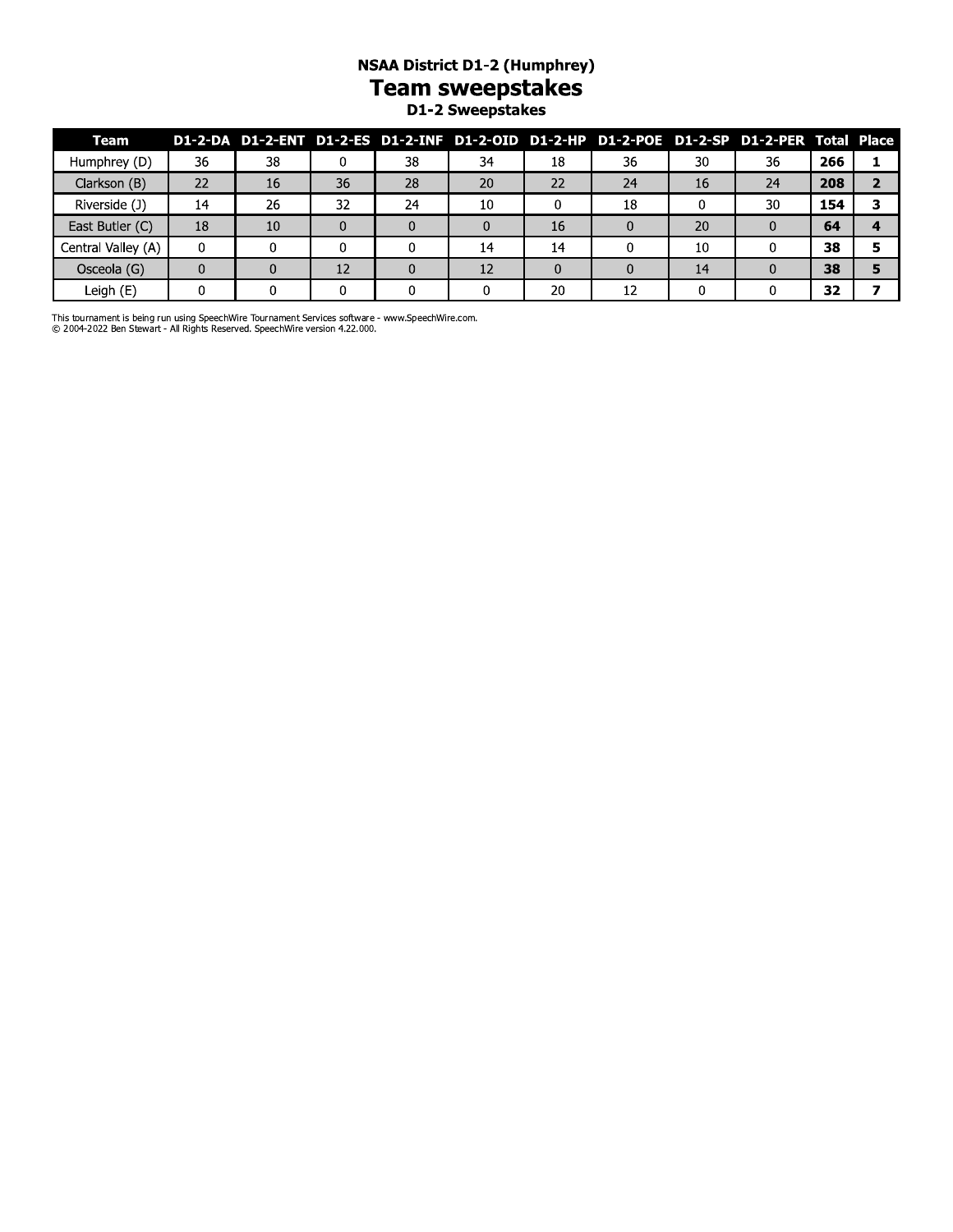#### **NSAA District D1-2 (Humphrey) D1-2 Duet Acting**

| Code           | Team           | Competitor(s)                          |       | <b>Prelims</b> | Rank           | Spkr.         | <b>Head to</b> | <b>Recips</b> | Prelim                  |
|----------------|----------------|----------------------------------------|-------|----------------|----------------|---------------|----------------|---------------|-------------------------|
|                |                |                                        |       | $\mathcal{D}$  | total          | <b>points</b> | head           |               | result                  |
| A4             | Central Valley | Tanner Landers and Casey Landers       | 3(46) | 4(45)          |                | 91            |                | 0.58          | $\overline{\mathbf{z}}$ |
| B <sub>8</sub> | Clarkson       | Mitchel Beeson and Drew Beeson         | 1(48) | 1(50)          | $\overline{2}$ | 98            |                | 2.00          | $\overline{2}$          |
| C <sub>6</sub> | East Butler    | Alex Pierce and Lanae Aerts            | 2(49) | 3(47)          | 5.             | 96            |                | 0.83          | 4                       |
| D7             | Humphrey       | Abilyn Schneider and Addison Schneider | 1(50) | 1(50)          | $\overline{2}$ | 100           |                | 2.00          | 1                       |
| E <sub>4</sub> | Leigh          | Brianne Kuhr and Taya Hambleton        | 5(45) | 3(46)          | 8              | 91            |                | 0.53          | 8                       |
| G <sub>4</sub> | Osceola        | Melinn Roberts and Janna Roberts       | 6(44) | 6(44)          | 12             | 88            |                | 0.34          | 11                      |
| 38             | Riverside      | Gabrielle Swanson and Caddilynn Cave   | 4(46) | 5(45)          | 9              | 91            |                | 0.45          | 9                       |
| L <sub>8</sub> | Clarkson       | Ashly Guillen and Samuel Pocasangre    | 3(47) | 4(45)          | 7              | 92            |                | 0.58          | 6                       |
| N7             | Humphrey       | Lexi Bohaty and Jenaya Wemhoff         | 2(48) | 2(49)          | 4              | 97            |                | 1.00          | 3                       |
| P <sub>2</sub> | Osceola        | Conner Schnell and Braxton Mestl       | 5(45) | 5(44)          | 10             | 89            |                | 0.40          | 10                      |
| S <sub>8</sub> | Riverside      | Taya Morrison and Brady Buechter       | 4(46) | 2(48)          | 6              | 94            |                | 0.75          | 5                       |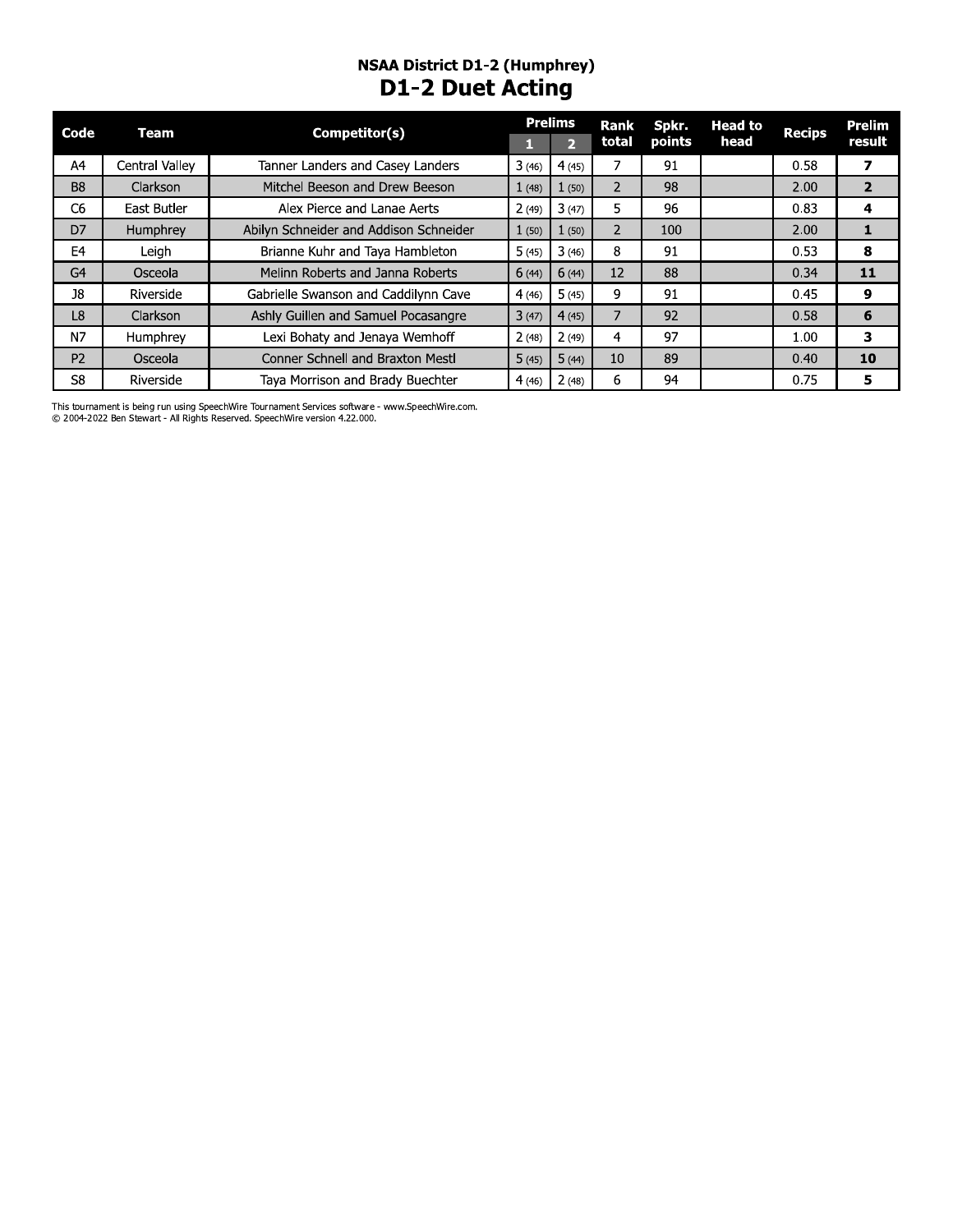#### NSAA DISTrict D1-2 (Humphrey) D1-2 Entertainment Speaking

| Code           | <b>Team</b> | Competitor(s)    |            | <b>Prelims</b>          | Rank<br>total  | Spkr.<br>points | <b>Head to</b><br>head | <b>Recips</b> | <b>Prelim</b><br>result |
|----------------|-------------|------------------|------------|-------------------------|----------------|-----------------|------------------------|---------------|-------------------------|
| <b>B4</b>      | Clarkson    | Rosie Guillen    | П<br>3(45) | $\overline{2}$<br>3(45) | 6              | 90              |                        | 0.66          | 5                       |
| C <sub>4</sub> | East Butler | Miranda Strizek  | 4(44)      | 3(44)                   | $\overline{7}$ | 88              | W                      | 0.58          | 6                       |
| D <sub>4</sub> | Humphrey    | Nora Bertrand    | 1(49)      | 1(47)                   | 2              | 96              |                        | 2.00          | $\overline{\mathbf{z}}$ |
| J <sub>4</sub> | Riverside   | Averi Fulton     | 2(48)      | 2(46)                   | 4              | 94              |                        | 1.00          | 3                       |
| L4             | Clarkson    | Nathaly Pinonez  | 3(46)      | 4(42)                   | 7              | 88              |                        | 0.58          | 7                       |
| N <sub>4</sub> | Humphrey    | Natasha Dahlberg | 1(49)      | 1(48)                   | $\overline{2}$ | 97              |                        | 2.00          | 1                       |
| S <sup>4</sup> | Riverside   | Hope Schalk      | 2(47)      | 2(46)                   | 4              | 93              |                        | 1.00          | 4                       |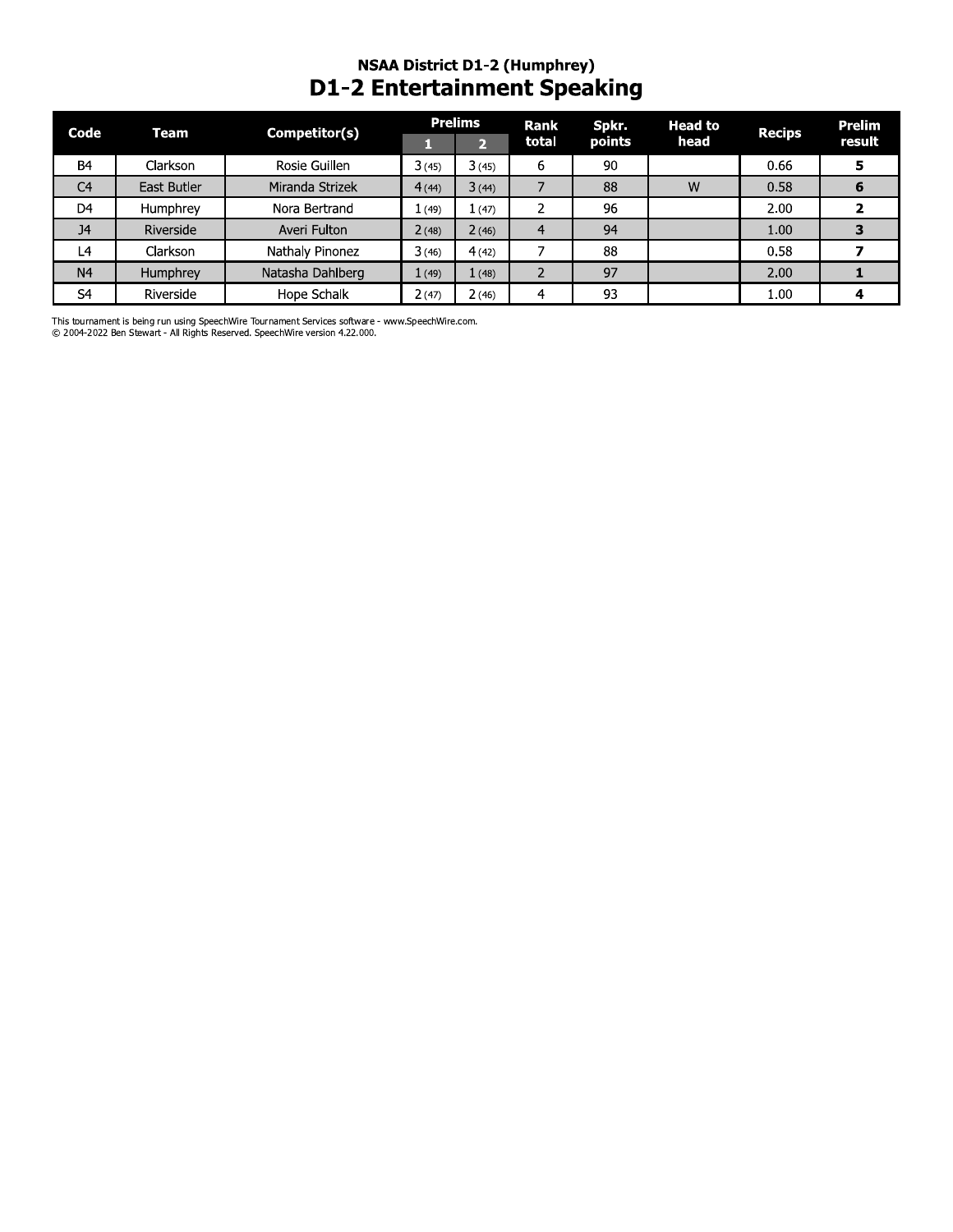#### **NSAA District D1-2 (Humphrey) D1-2 Extemporaneous Speaking**

| Code           | Team      | Competitor(s)     |        | <b>Prelims</b> | Rank  | Spkr.  | <b>Head to</b> | <b>Recips</b> | <b>Prelim</b> |
|----------------|-----------|-------------------|--------|----------------|-------|--------|----------------|---------------|---------------|
|                |           |                   |        |                | total | points | head           |               | result        |
| <b>B5</b>      | Clarkson  | Mitchel Beeson    | 2(47)  | 3(46)          |       | 93     |                | 0.83          |               |
| J <sub>5</sub> | Riverside | Kaine Schilousky  | 4(45)  | 1(48)          |       | 93     |                | 1.25          |               |
| L5             | Clarkson  | Nathaly Pinonez   | 5 (44) | 2(47)          |       | 91     |                | 0.70          |               |
| P <sub>1</sub> | Osceola   | Joseph Meysenburg | 3(45)  | 5(42)          | 8     | 87     |                | 0.53          |               |
| S <sub>5</sub> | Riverside | Colton Bernt      | 1(48)  | 4(44)          |       | 92     |                | 1.25          |               |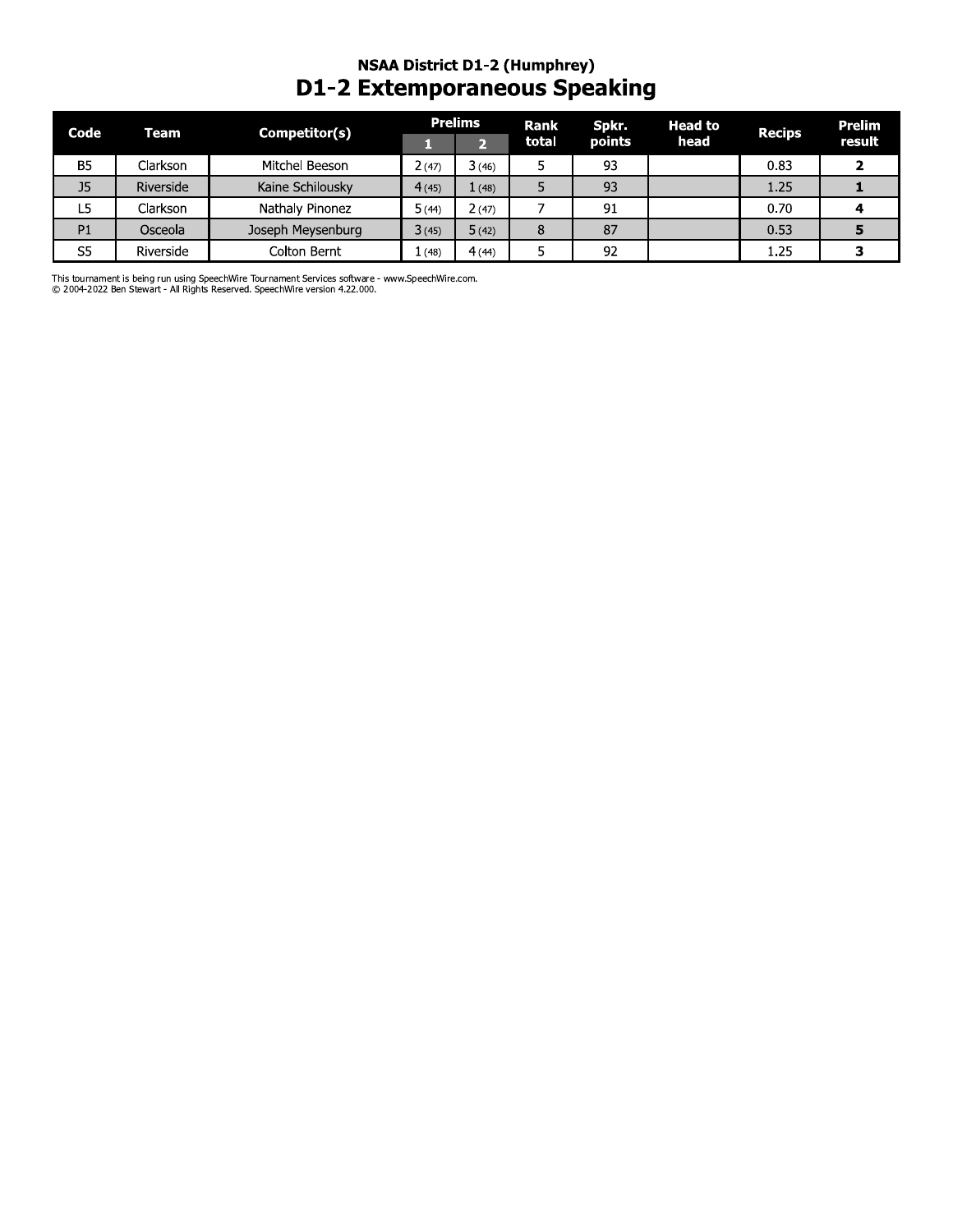# NSAA District D1-2 (Humphrey)<br>D1-2 Informative Speaking

| Code           | Team            | Competitor(s)    |       | <b>Prelims</b> | Rank  | Spkr.  | <b>Head to</b> | <b>Recips</b> | Prelim |
|----------------|-----------------|------------------|-------|----------------|-------|--------|----------------|---------------|--------|
|                |                 |                  |       |                | total | points | head           |               | result |
| <b>B6</b>      | Clarkson        | Ashly Guillen    | 6(45) | 6(45)          | 12    | 90     |                | 0.34          |        |
| D <sub>5</sub> | Humphrey        | Dalton Weidner   | 3(47) | 4(46)          |       | 93     |                | 0.58          |        |
| J6             | Riverside       | Kaine Schilousky | 5(45) | 5(46)          | 10    | 91     |                | 0.40          |        |
| L <sub>6</sub> | <b>Clarkson</b> | Teagan Baumert   | 4(46) | 2(47)          | 6     | 93     |                | 0.75          |        |
| <b>N5</b>      | Humphrey        | Alivia Schemek   | 1(48) | 1(48)          |       | 96     |                | 2.00          |        |
| S <sub>6</sub> | Riverside       | Emma Rankin      | 2(48) | 3(46)          | 5     | 94     |                | 0.83          |        |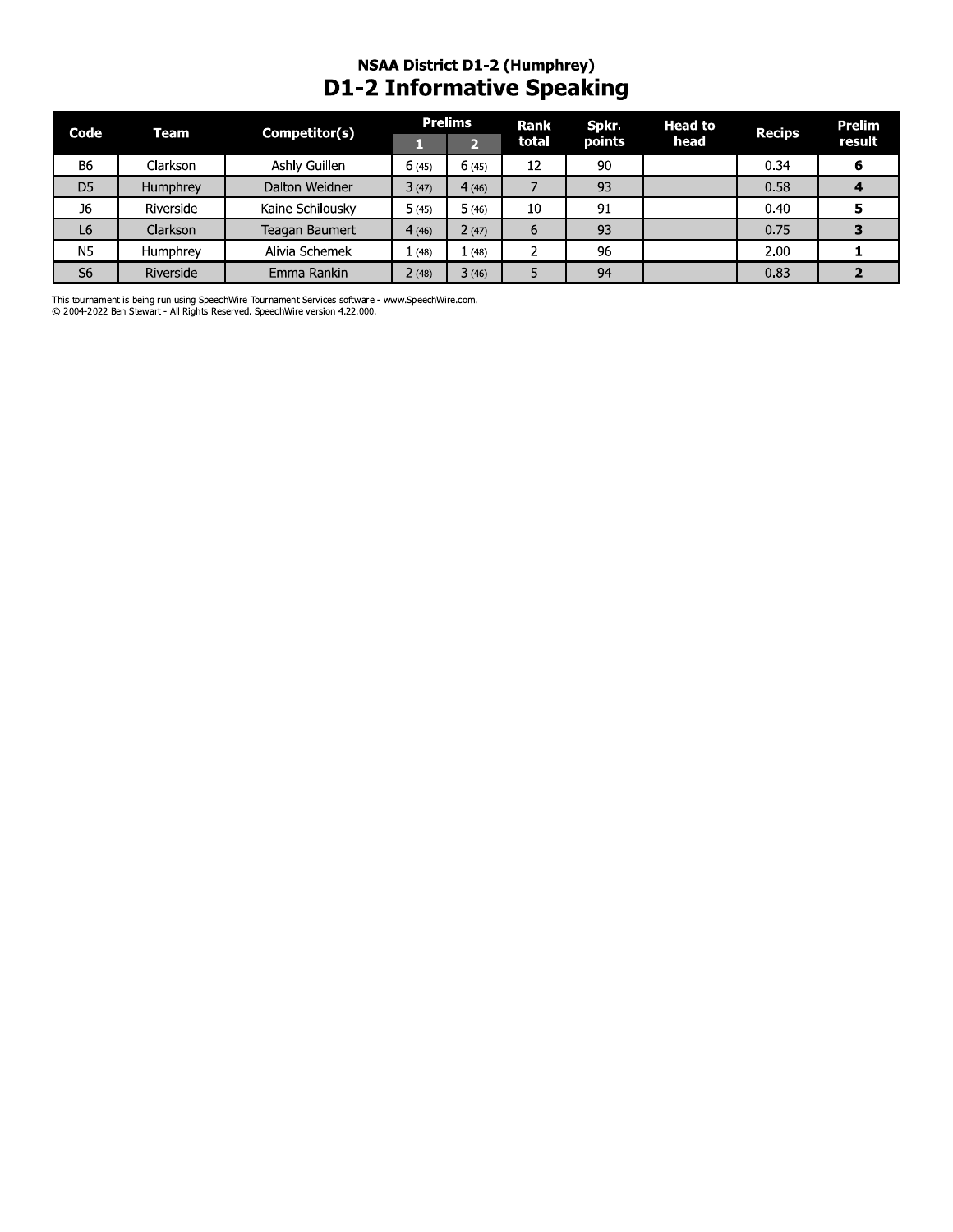#### NSAA DISTrict D1-2 (Humphrey) **D1-2 Oral Interpretation of Drama**

| Central<br>5<br>4<br>A <sub>5</sub><br>$\mathbf{Q}$<br>9<br>Zaden Wolf, Callie Wadas, Morgan Johnson, Emma Corman and Tae Soto<br>87<br>0.45<br>$(44)$ (43)<br>Valley<br>$\overline{2}$<br>1<br>3<br>Mitchel Beeson, Drew Beeson, Ella Kappel, Melissa Bunner and Ashly Guillen<br>96<br>3<br>B <sub>9</sub><br>Clarkson<br>1.50<br>$(48)$ (48)<br>2<br>3<br>97<br>$\overline{\mathbf{2}}$<br>Humphrey<br>Alivia Schemek, Carson Schnitzler, Lexi Bohaty and Raina Jacobson<br>1.50<br>D <sub>8</sub><br>(49)<br>(48)<br>Bransen Lavaley, Creighton Sterup, Matthew DeMers, Hayden Lavaley and<br>3<br>1<br>G <sub>5</sub><br>96<br>$\overline{4}$<br>1.33<br>4<br>Osceola<br>Joseph Meysenburg<br>(47)<br>(49)<br>5<br>4<br>9<br>87<br>9<br>Palmer<br>Gwyn Brown, Gretchen Brown, Sami Bierbaum and Joslyn Donahey<br>0.45<br>H1<br>(44)<br>(43)<br>5<br>2<br>7<br>92<br>5<br>Riverside<br>Avy Gutierrez, Ashtyn Heikes, Taya Morrison and Brady Buechter<br>0.70<br>J9<br>(47)<br>(45)<br>Central<br>2<br>-1<br>3<br>K <sub>2</sub><br>97<br>Neleigh Poss, Natalie Poss, Dilynn Wood, Boston Wood and Zander Wolff<br>W<br>1.50<br>1<br>(48)<br>(49)<br>Valley<br>Teagan Baumert, Rylee Balzer, Cadence Indra, Otto Crecco and Korbin<br>5<br>3<br>L <sub>9</sub><br>Clarkson<br>8<br>93<br>0.53<br>8<br>(47)<br>Lemburg<br>(46)<br>3<br>4<br>$\overline{7}$<br>91<br>6<br>Morgan Hake, Natasha Dahlberg, Noah Stone and Ashley Pfeifer<br>0.58<br>N8<br>Humphrey<br>(45)<br>(46)<br>3<br>$\overline{4}$<br>$\overline{7}$<br>S9<br>Riverside<br>Damein Roan, Aidan Choat, Maria Moseman and Kaitlyn Walz<br>91<br>0.58<br>6<br>(45)<br>(46) | Code | <b>Team</b> | Competitor(s) | п | <b>Prelims</b><br>$\overline{2}$ | Rank Spkr.<br>total points | <b>Head</b><br>to<br>head | <b>Recips</b> | <b>Prelim</b><br>result |
|------------------------------------------------------------------------------------------------------------------------------------------------------------------------------------------------------------------------------------------------------------------------------------------------------------------------------------------------------------------------------------------------------------------------------------------------------------------------------------------------------------------------------------------------------------------------------------------------------------------------------------------------------------------------------------------------------------------------------------------------------------------------------------------------------------------------------------------------------------------------------------------------------------------------------------------------------------------------------------------------------------------------------------------------------------------------------------------------------------------------------------------------------------------------------------------------------------------------------------------------------------------------------------------------------------------------------------------------------------------------------------------------------------------------------------------------------------------------------------------------------------------------------------------------------------------------------------------------------------------------------------------------|------|-------------|---------------|---|----------------------------------|----------------------------|---------------------------|---------------|-------------------------|
|                                                                                                                                                                                                                                                                                                                                                                                                                                                                                                                                                                                                                                                                                                                                                                                                                                                                                                                                                                                                                                                                                                                                                                                                                                                                                                                                                                                                                                                                                                                                                                                                                                                |      |             |               |   |                                  |                            |                           |               |                         |
|                                                                                                                                                                                                                                                                                                                                                                                                                                                                                                                                                                                                                                                                                                                                                                                                                                                                                                                                                                                                                                                                                                                                                                                                                                                                                                                                                                                                                                                                                                                                                                                                                                                |      |             |               |   |                                  |                            |                           |               |                         |
|                                                                                                                                                                                                                                                                                                                                                                                                                                                                                                                                                                                                                                                                                                                                                                                                                                                                                                                                                                                                                                                                                                                                                                                                                                                                                                                                                                                                                                                                                                                                                                                                                                                |      |             |               |   |                                  |                            |                           |               |                         |
|                                                                                                                                                                                                                                                                                                                                                                                                                                                                                                                                                                                                                                                                                                                                                                                                                                                                                                                                                                                                                                                                                                                                                                                                                                                                                                                                                                                                                                                                                                                                                                                                                                                |      |             |               |   |                                  |                            |                           |               |                         |
|                                                                                                                                                                                                                                                                                                                                                                                                                                                                                                                                                                                                                                                                                                                                                                                                                                                                                                                                                                                                                                                                                                                                                                                                                                                                                                                                                                                                                                                                                                                                                                                                                                                |      |             |               |   |                                  |                            |                           |               |                         |
|                                                                                                                                                                                                                                                                                                                                                                                                                                                                                                                                                                                                                                                                                                                                                                                                                                                                                                                                                                                                                                                                                                                                                                                                                                                                                                                                                                                                                                                                                                                                                                                                                                                |      |             |               |   |                                  |                            |                           |               |                         |
|                                                                                                                                                                                                                                                                                                                                                                                                                                                                                                                                                                                                                                                                                                                                                                                                                                                                                                                                                                                                                                                                                                                                                                                                                                                                                                                                                                                                                                                                                                                                                                                                                                                |      |             |               |   |                                  |                            |                           |               |                         |
|                                                                                                                                                                                                                                                                                                                                                                                                                                                                                                                                                                                                                                                                                                                                                                                                                                                                                                                                                                                                                                                                                                                                                                                                                                                                                                                                                                                                                                                                                                                                                                                                                                                |      |             |               |   |                                  |                            |                           |               |                         |
|                                                                                                                                                                                                                                                                                                                                                                                                                                                                                                                                                                                                                                                                                                                                                                                                                                                                                                                                                                                                                                                                                                                                                                                                                                                                                                                                                                                                                                                                                                                                                                                                                                                |      |             |               |   |                                  |                            |                           |               |                         |
|                                                                                                                                                                                                                                                                                                                                                                                                                                                                                                                                                                                                                                                                                                                                                                                                                                                                                                                                                                                                                                                                                                                                                                                                                                                                                                                                                                                                                                                                                                                                                                                                                                                |      |             |               |   |                                  |                            |                           |               |                         |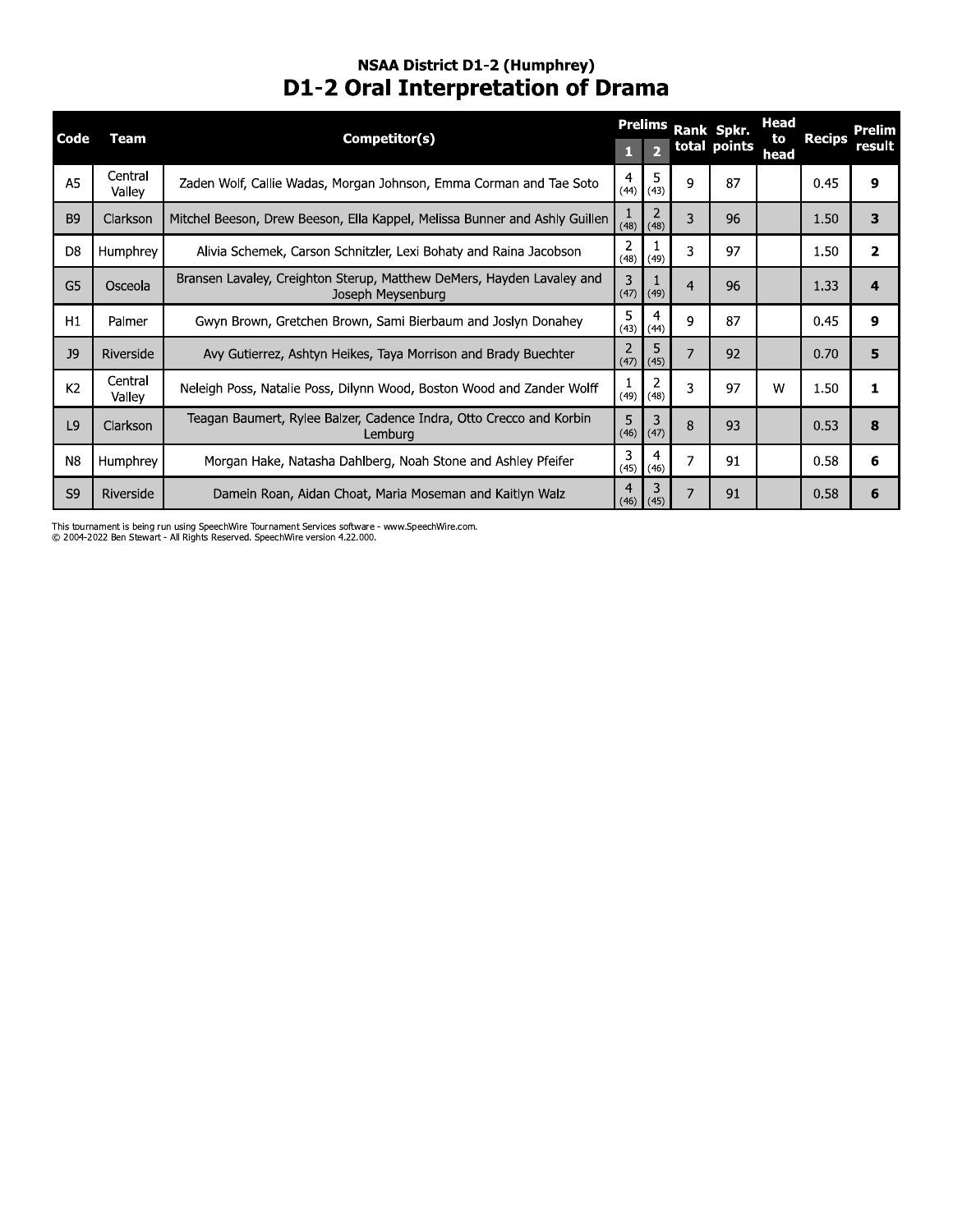#### **NSAA District D1-2 (Humphrey)** D1-2 Oral Interpretation of Humorous Prose

| Code           | Team            | Competitor(s)         |       | <b>Prelims</b> | Rank  | Spkr.  | <b>Head to</b> | <b>Recips</b> | Prelim |
|----------------|-----------------|-----------------------|-------|----------------|-------|--------|----------------|---------------|--------|
|                |                 |                       |       | 12             | total | points | head           |               | result |
| A1             | Central Valley  | Dilynn Wood           | 4(46) | 1(49)          | 5     | 95     |                | 1.25          | 4      |
| <b>B1</b>      | Clarkson        | Samuel Pocasangre     | 1(49) | 2(49)          | 3     | 98     |                | 1.50          |        |
| C1             | East Butler     | Alex Pierce           | 1(48) | 3(48)          | 4     | 96     |                | 1.33          | з      |
| D <sub>1</sub> | Humphrey        | Carson Schnitzler     | 2(48) | 1(49)          | 3     | 97     |                | 1.50          | 2      |
| E <sub>1</sub> | Leigh           | Brianne Kuhr          | 3(46) | 5(45)          | 8     | 91     |                | 0.53          | 9      |
| J1             | Riverside       | Chet Dodds            | 6(43) | 5(43)          | 11    | 86     |                | 0.37          | 11     |
| K1             | Central Valley  | Tamryn Klein          | 5(44) | 6(44)          | 11    | 88     |                | 0.37          | 10     |
| L1             | <b>Clarkson</b> | Teagan Baumert        | 2(47) | 4(44)          | 6     | 91     |                | 0.75          | 5      |
| N1             | Humphrey        | Noah Stone            | 4(45) | 3(48)          |       | 93     |                | 0.58          | 7      |
| O <sub>1</sub> | Leigh           | Gabe Pinkston         | 5(45) | 2(48)          | 7     | 93     |                | 0.70          | 6      |
| S <sub>1</sub> | Riverside       | <b>Brady Buechter</b> | 3(47) | 4(46)          |       | 93     |                | 0.58          |        |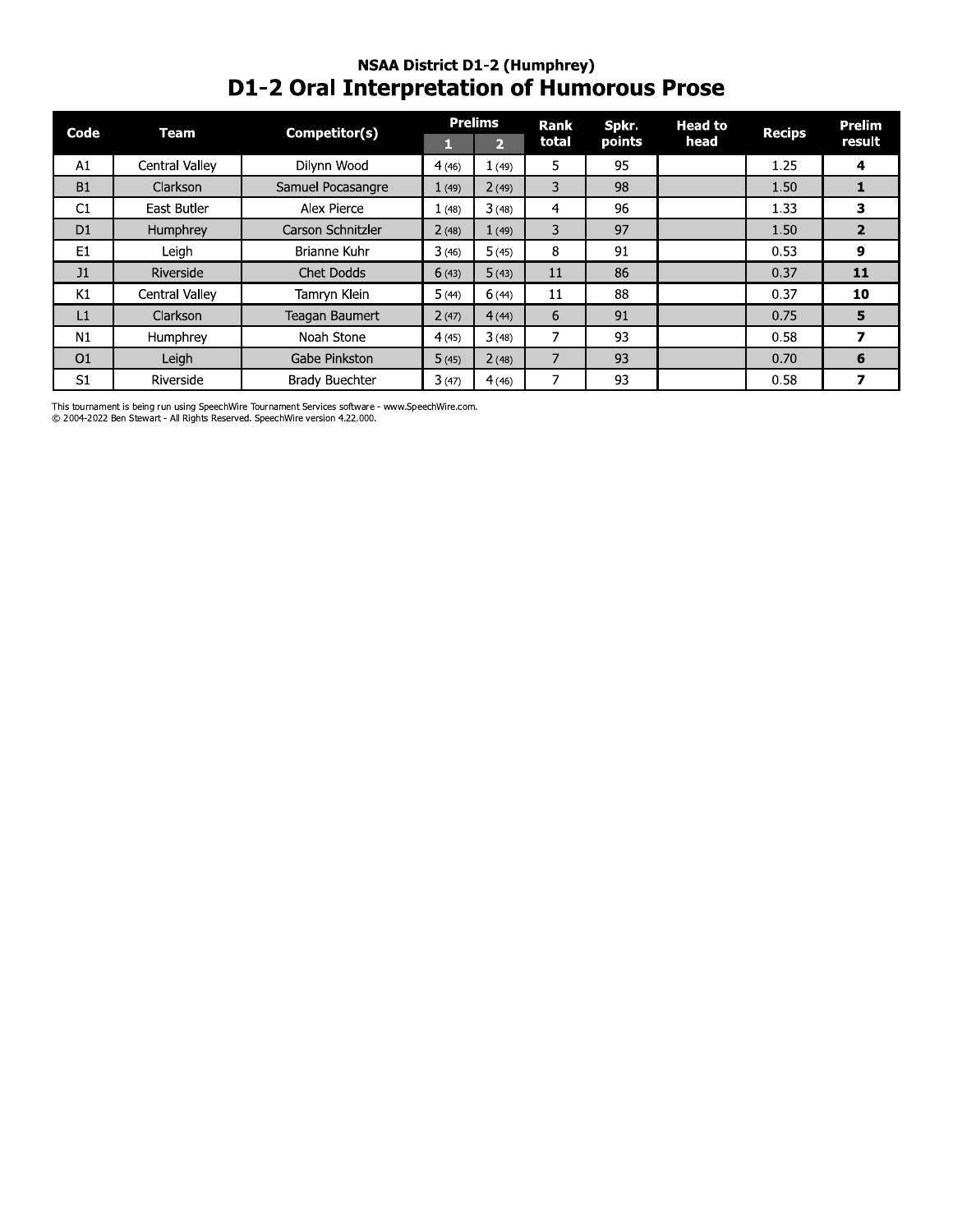# NSAA District D1-2 (Humphrey)<br>D1-2 Oral Interpretation of Poetry

| Code           | Competitor(s)<br>Team |                  |       | <b>Prelims</b> | Rank           | Spkr.  | <b>Head to</b> | <b>Recips</b> | Prelim |
|----------------|-----------------------|------------------|-------|----------------|----------------|--------|----------------|---------------|--------|
|                |                       |                  |       | $\mathbf{P}$   | total          | points | head           |               | result |
| <b>B2</b>      | Clarkson              | Ella Kappel      | 1(50) | 2(47)          | 3              | 97     |                | 1.50          |        |
| D <sub>2</sub> | Humphrey              | Olivia Keller    | 1(50) | 1(49)          | $\overline{2}$ | 99     |                | 2.00          |        |
| E <sub>2</sub> | Leigh                 | Aubrie Hanna     | 2(48) | 3(45)          | 5              | 93     |                | 0.83          |        |
| G1             | Osceola               | Sadie Sterup     | 3(46) | 5(43)          | 8              | 89     |                | 0.53          | 9      |
| <b>J2</b>      | Riverside             | Alexia Staub     | 4(45) | 4(45)          | 8              | 90     |                | 0.50          | 8      |
| L <sub>2</sub> | Clarkson              | Drew Beeson      | 3(46) | 2(46)          | 5              | 92     |                | 0.83          | 4      |
| N <sub>2</sub> | Humphrey              | Karley Vering    | 2(49) | 4(44)          | 6              | 93     |                | 0.75          | Э      |
| O <sub>2</sub> | Leigh                 | Paige Kurpgeweit | 4(44) | 3(45)          | 7              | 89     |                | 0.58          |        |
| S <sub>2</sub> | Riverside             | Kaitlyn Walz     | 5(44) | 1(48)          | 6              | 92     |                | 1.20          | 6      |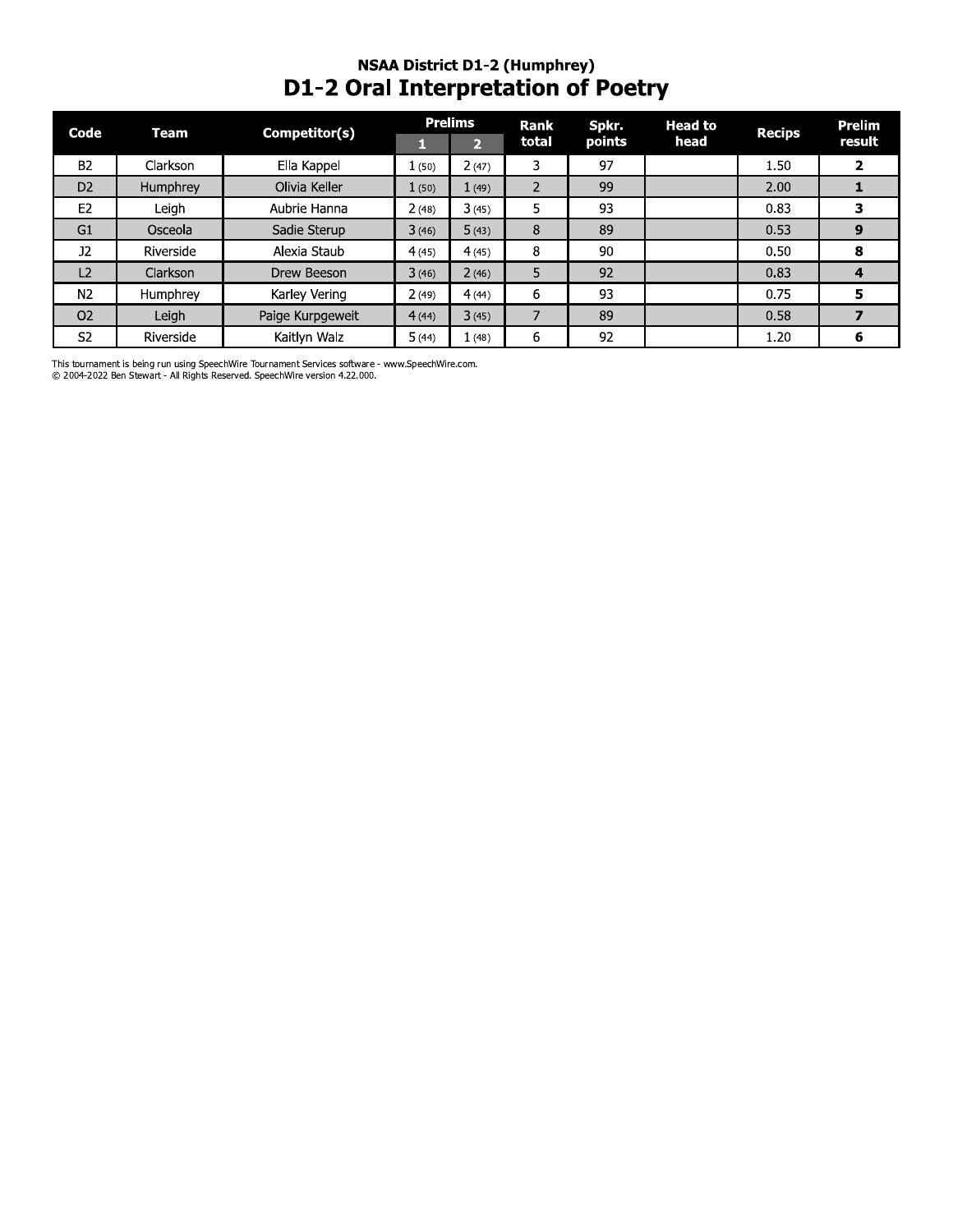## NSAA District D1-2 (Humphrey)<br>D1-2 Oral Interpretation of Serious Prose

| Code           | <b>Team</b>     | Competitor(s)    |       | <b>Prelims</b> | <b>Rank</b> | Spkr.  | <b>Head to</b> | <b>Recips</b> | <b>Prelim</b> |
|----------------|-----------------|------------------|-------|----------------|-------------|--------|----------------|---------------|---------------|
|                |                 |                  |       | $\overline{2}$ | total       | points | head           |               | result        |
| A <sub>3</sub> | Central Valley  | Natalie Poss     | 3(45) | 3(47)          | 6           | 92     |                | 0.66          | 6             |
| B <sub>3</sub> | Clarkson        | Hazel Mundt      | 3(46) | 2(49)          | 5           | 95     |                | 0.83          | 5             |
| C <sub>3</sub> | East Butler     | Lanae Aerts      | 2(50) | 1(50)          | 3           | 100    |                | 1.50          | 2             |
| D <sub>3</sub> | Humphrey        | Abilyn Schneider | 1(49) | 1(50)          |             | 99     |                | 2.00          |               |
| E <sub>3</sub> | Leigh           | Sage Fernau      | 4(44) | 3(45)          |             | 89     |                | 0.58          |               |
| G2             | Osceola         | Hayden Lavaley   | 2(48) | 2(49)          | 4           | 97     |                | 1.00          | з             |
| J <sub>3</sub> | Riverside       | Sadie Baldwin    | 5(43) | 5(43)          | 10          | 86     |                | 0.40          | 9             |
| L <sub>3</sub> | <b>Clarkson</b> | Alyssa Gurnsey   | 4(43) | 4(45)          | 8           | 88     |                | 0.50          | 8             |
| N <sub>3</sub> | Humphrey        | Olivia Keller    | 1(50) | 4(47)          | 5           | 97     |                | 1.25          | 4             |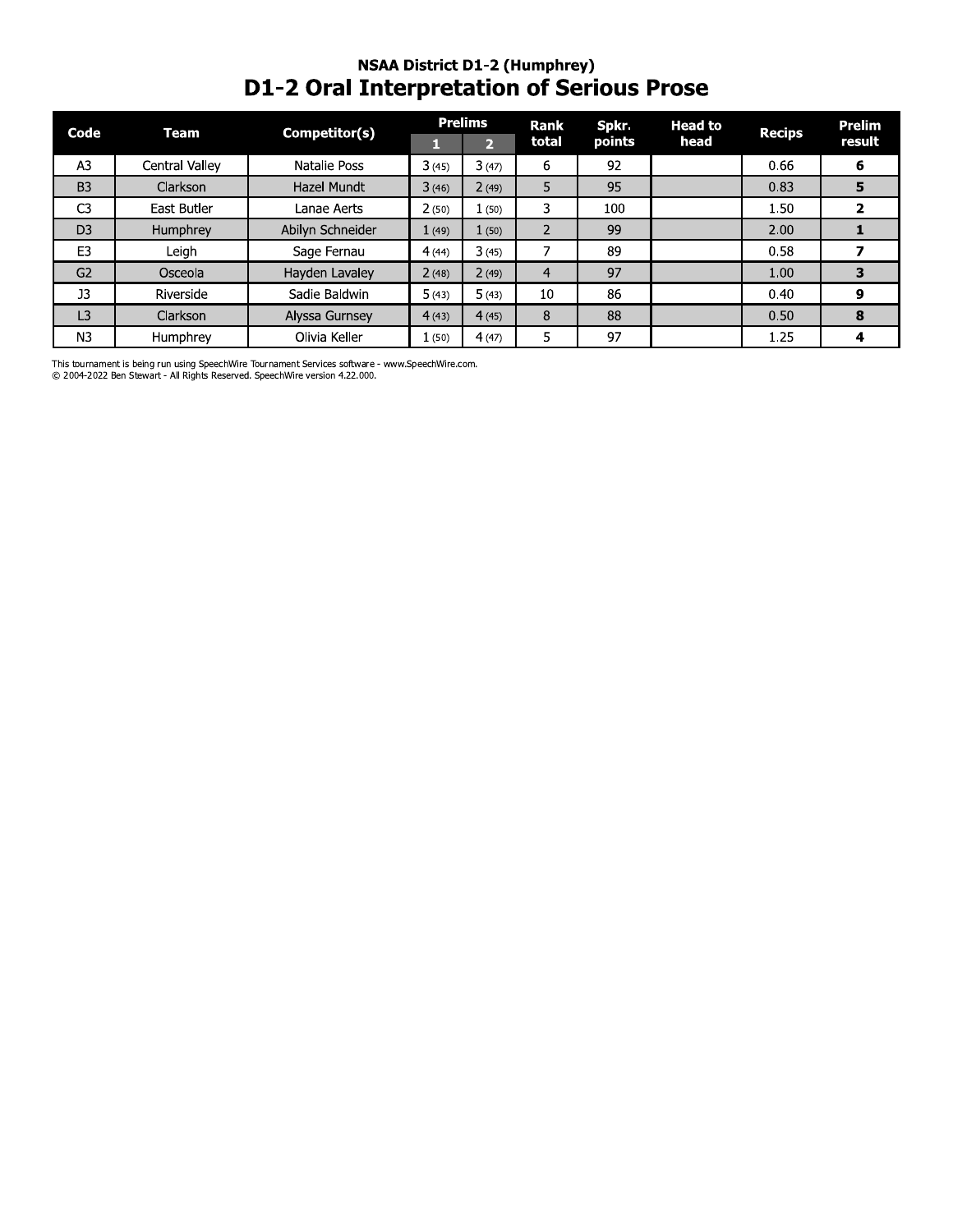#### NSAA DISTrict D1-2 (Humphrey) D1-2 Persuasive Speaking

| Code           | Team        | Competitor(s)     |       | <b>Prelims</b> | Rank  | Spkr.  | <b>Head to</b> | <b>Recips</b> | <b>Prelim</b>  |
|----------------|-------------|-------------------|-------|----------------|-------|--------|----------------|---------------|----------------|
|                |             |                   | T,    | $\overline{2}$ | total | points | head           |               | result         |
| B7             | Clarkson    | Ella Kappel       | 2(46) | 2(48)          | 4     | 94     |                | 1.00          | 4              |
| C <sub>5</sub> | East Butler | Kody Tejral       | 4(46) | 4(45)          | 8     | 91     |                | 0.50          | $\overline{z}$ |
| D <sub>6</sub> | Humphrey    | Addison Schneider | 1(48) | 2(50)          | 3     | 98     |                | 1.50          | $\overline{2}$ |
| $_{\rm J7}$    | Riverside   | Emma Rankin       | 1(48) | 1(48)          | 2     | 96     |                | 2.00          | 1              |
| L7             | Clarkson    | Melissa Bunner    | 3(47) | 1(50)          | 4     | 97     |                | 1.33          | 3              |
| N <sub>6</sub> | Humphrey    | Dalton Weidner    | 2(48) | 3(47)          | 5     | 95     |                | 0.83          | 5              |
| S7             | Riverside   | Austin Hemmingsen | 3(45) | 3(46)          | 6     | 91     |                | 0.66          | 6              |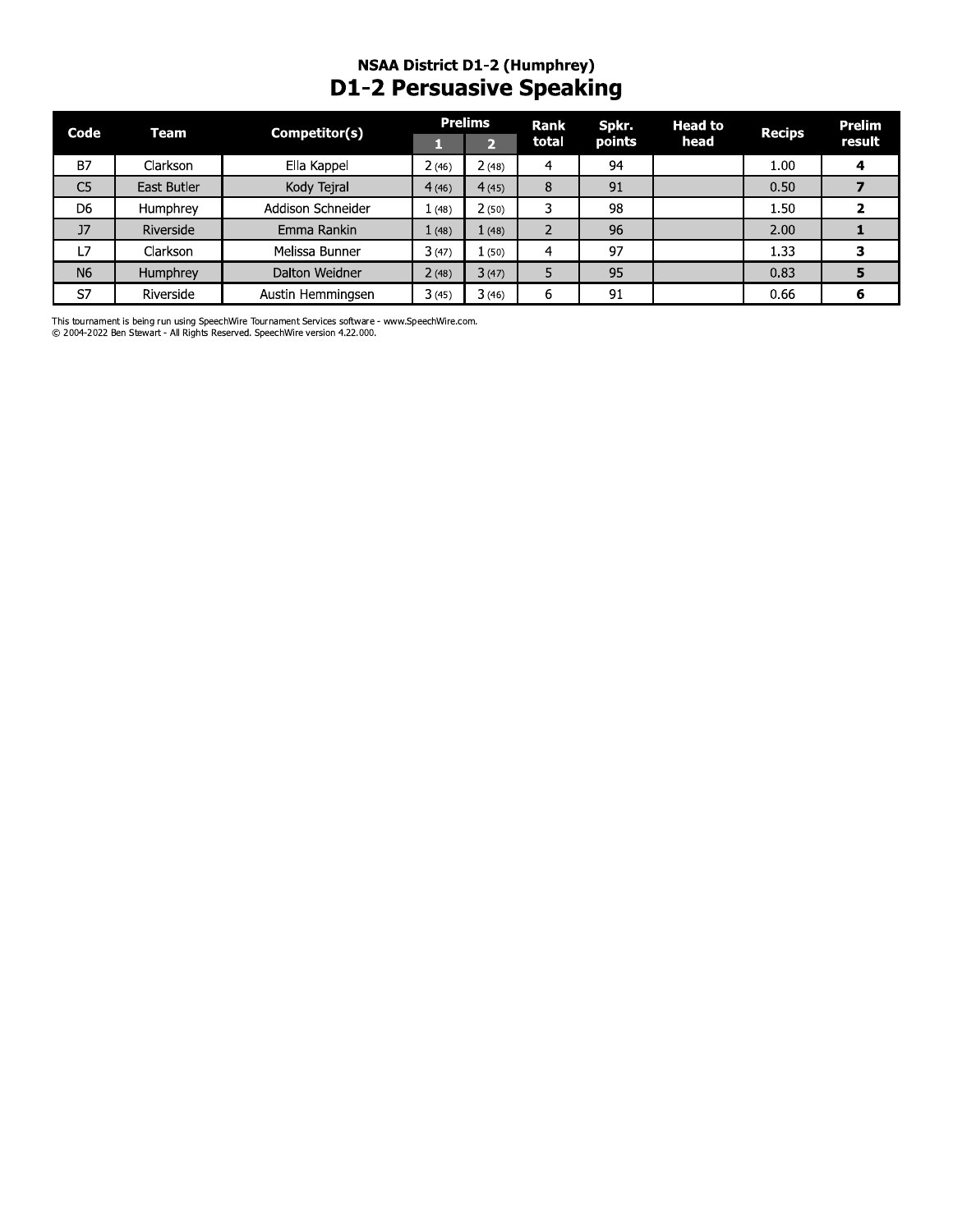#### NSAA DISTrict D1-2 (Humphrey) D1-2 Duet Acting **Elimination round results**

#### **Final round**

| <b>NSAA District D1-2 (Humphrey)</b><br><b>D1-2 Duet Acting</b><br><b>Elimination round results</b><br><b>Final round</b> |                                                                                                                                                        |                       |       |       |    |      |    |               |     |  |  |                      |
|---------------------------------------------------------------------------------------------------------------------------|--------------------------------------------------------------------------------------------------------------------------------------------------------|-----------------------|-------|-------|----|------|----|---------------|-----|--|--|----------------------|
| Code                                                                                                                      | <b>Head</b><br><b>Spkr. Prelim Prelim</b><br>Rank Recips<br>JUDGE10 JUDGE1<br><b>Team</b><br><b>Name</b><br>to<br>total<br>points Ranks Points<br>head |                       |       |       |    |      |    |               |     |  |  | <b>Playoff Place</b> |
| D7                                                                                                                        | Abilyn Schneider and Addison<br>Schneider                                                                                                              | Humphrey              | 1(50) | 2(49) | 3  | 1.50 | 99 | $\mathcal{P}$ | 100 |  |  | 1                    |
| C <sub>6</sub>                                                                                                            | Alex Pierce and Lanae Aerts                                                                                                                            | East<br><b>Butler</b> | 2(49) | 1(49) | 3  | 1.50 | 98 | 5             | 96  |  |  | $\overline{2}$       |
| N7                                                                                                                        | Lexi Bohaty and Jenaya Wemhoff                                                                                                                         | Humphrey              | 3(48) | 4(49) |    | 0.58 | 97 | 4             | 97  |  |  | 3                    |
| S <sub>8</sub><br>3(49)<br>Taya Morrison and Brady Buechter<br>4(48)<br>0.58<br>Riverside                                 |                                                                                                                                                        |                       |       |       |    |      |    | 6             | 94  |  |  | $\overline{4}$       |
| L8                                                                                                                        | Ashly Guillen and Samuel Pocasangre                                                                                                                    | Clarkson              | 5(47) | 6(47) | 11 | 0.37 | 94 | 7             | 92  |  |  | 5                    |
| B <sub>8</sub><br>5(48)<br>0.37<br>93<br>98<br>Mitchel Beeson and Drew Beeson<br>6(45)<br><b>Clarkson</b><br>11           |                                                                                                                                                        |                       |       |       |    |      |    |               |     |  |  | 6                    |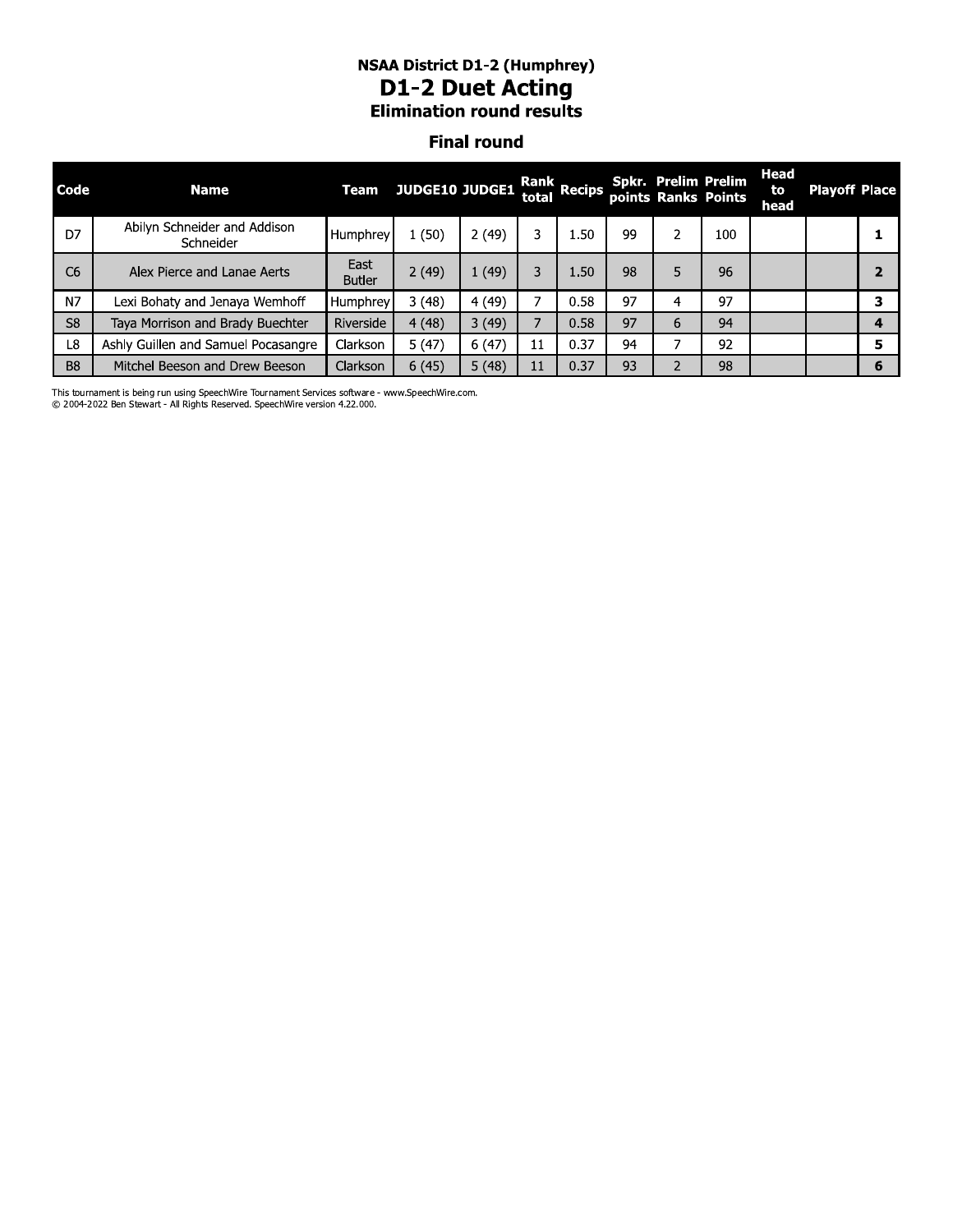#### NSAA DISTrict D1-2 (Humphrey) D1-2 Entertainment Speaking **Elimination round results**

#### **Final round**

|                | <b>NSAA District D1-2 (Humphrey)</b><br><b>D1-2 Entertainment Speaking</b><br><b>Elimination round results</b><br><b>Final round</b> |             |       |                       |       |             |    |                |    |                                                                       |  |                |  |
|----------------|--------------------------------------------------------------------------------------------------------------------------------------|-------------|-------|-----------------------|-------|-------------|----|----------------|----|-----------------------------------------------------------------------|--|----------------|--|
| Code           | <b>Name</b>                                                                                                                          | <b>Team</b> |       | <b>JUDGE3 JUDGE11</b> | total | Rank Recips |    |                |    | Spkr. Prelim Prelim Head to Playoff Place<br>points Ranks Points head |  |                |  |
| D <sub>4</sub> | Nora Bertrand                                                                                                                        | Humphrey    | 1(49) | 1(49)                 | 2     | 2.00        | 98 | 2              | 96 |                                                                       |  | 1              |  |
| N <sub>4</sub> | Natasha Dahlberg Humphrey                                                                                                            |             | 2(48) | 3(47)                 | 5     | 0.83        | 95 | $\overline{2}$ | 97 |                                                                       |  | $\overline{2}$ |  |
| B <sub>4</sub> | Rosie Guillen                                                                                                                        | Clarkson    | 4(46) | 2(47)                 | 6     | 0.75        | 93 | 6              | 90 |                                                                       |  | 3              |  |
| S <sub>4</sub> | Hope Schalk                                                                                                                          | Riverside   | 3(47) | 5(46)                 | 8     | 0.53        | 93 | 4              | 93 |                                                                       |  | 4              |  |
| <b>J4</b>      | Averi Fulton                                                                                                                         | Riverside   | 5(45) | 4(48)                 | 9     | 0.45        | 93 | 4              | 94 |                                                                       |  | 5              |  |
| C <sub>4</sub> | Miranda Strizek                                                                                                                      | East Butler | 6(44) | 6(45)                 | 12    | 0.34        | 89 | 7              | 88 |                                                                       |  | 6              |  |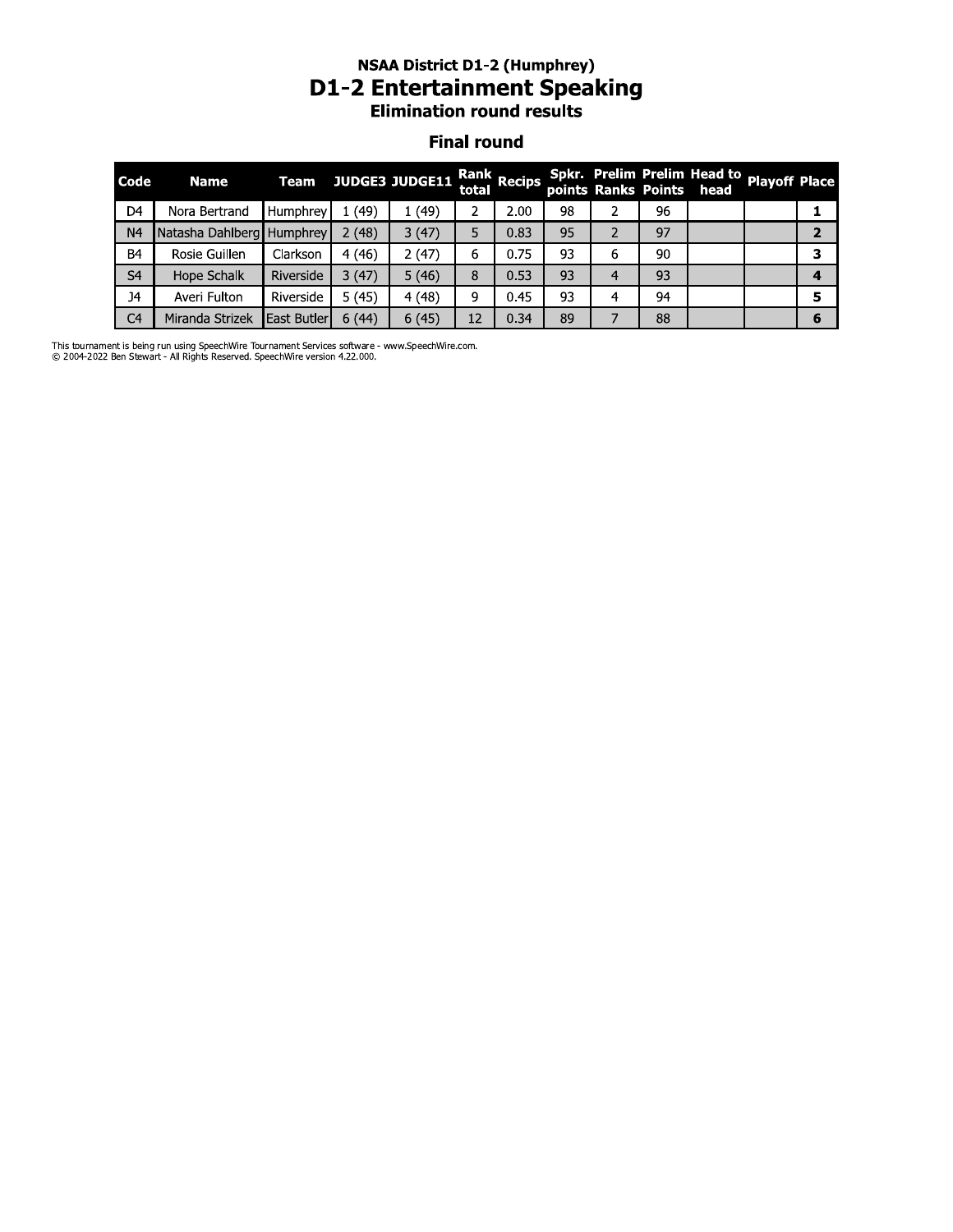#### NSAA DISTrict D1-2 (Humphrey) D1-2 Extemporaneous Speaking **Elimination round results**

#### **Final round**

|                |                                                                                   |           | <b>D1-2 Extemporaneous Speaking</b> | <b>NSAA District D1-2 (Humphrey)</b><br><b>Elimination round results</b> | <b>Final round</b> |             |    |                     |    |                                     |                      |                |
|----------------|-----------------------------------------------------------------------------------|-----------|-------------------------------------|--------------------------------------------------------------------------|--------------------|-------------|----|---------------------|----|-------------------------------------|----------------------|----------------|
| Code           | <b>Name</b>                                                                       |           | Team JUDGE5 JUDGE2                  |                                                                          | total              | Rank Recips |    | points Ranks Points |    | Spkr. Prelim Prelim Head to<br>head | <b>Playoff Place</b> |                |
| <b>B5</b>      | Mitchel Beeson                                                                    | Clarkson  | 1(48)                               | 2(43)                                                                    | 3                  | 1.50        | 91 | 5                   | 93 |                                     |                      | 1              |
| S <sub>5</sub> | Colton Bernt                                                                      | Riverside | 5(45)                               | 1(44)                                                                    | 6                  | 1.20        | 89 | 5                   | 92 |                                     |                      | $\overline{2}$ |
| L5             | Nathaly Pinonez                                                                   | Clarkson  | 2(46)                               | 4(41)                                                                    | 6                  | 0.75        | 87 |                     | 91 |                                     |                      | 3              |
| J <sub>5</sub> | Kaine Schilousky                                                                  | Riverside | 4(45)                               | 3(42)                                                                    |                    | 0.58        | 87 | 5                   | 93 |                                     |                      | 4              |
| P <sub>1</sub> | Joseph Meysenburg                                                                 | Osceola   | 3(46)                               | 5(40)                                                                    | 8                  | 0.53        | 86 | 8                   | 87 |                                     |                      | 5              |
|                | t is boing run using SpoochWire Tournament Sensices settware , www.SpoochWire.com |           |                                     |                                                                          |                    |             |    |                     |    |                                     |                      |                |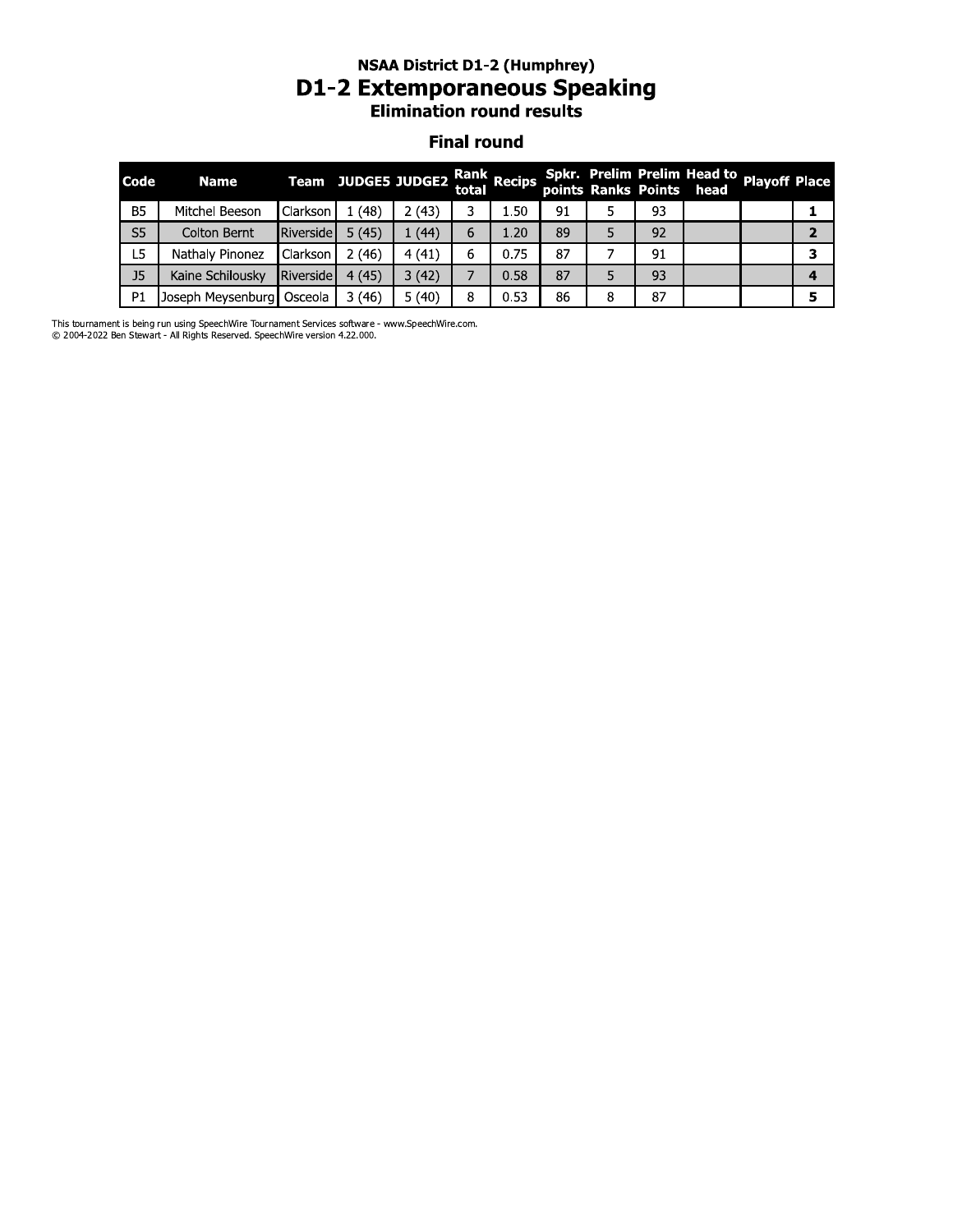# **NSAA District D1-2 (Humphrey)<br>D1-2 Informative Speaking<br>Elimination round results**

#### **Final round**

| Code           | <b>Name</b>             |           | Team JUDGE6 JUDGE7 Rank Recips |        |    |      |    |    |    | Spkr. Prelim Prelim Head to Playoff Place<br>points Ranks Points head |   |
|----------------|-------------------------|-----------|--------------------------------|--------|----|------|----|----|----|-----------------------------------------------------------------------|---|
| D <sub>5</sub> | Dalton Weidner Humphrey |           | 3(49)                          | (49)   | 4  | 1.33 | 98 |    | 93 |                                                                       |   |
| N <sub>5</sub> | Alivia Schemek Humphrey |           | 1(50)                          | 3(46)  | 4  | 1.33 | 96 |    | 96 |                                                                       |   |
| L6             | Teagan Baumert          | Clarkson  | 4(48)                          | 2 (49) | 6  | 0.75 | 97 | 6  | 93 |                                                                       |   |
| S <sub>6</sub> | Emma Rankin             | Riverside | 2(49)                          | 5(46)  |    | 0.70 | 95 |    | 94 |                                                                       |   |
| <b>B6</b>      | Ashly Guillen           | Clarkson  | 5(46)                          | 4(46)  | 9  | 0.45 | 92 | 12 | 90 |                                                                       |   |
| J <sub>6</sub> | Kaine Schilousky        | Riverside | 6(46)                          | (45)   | 13 | 0.31 | 91 | 10 | 91 |                                                                       | 6 |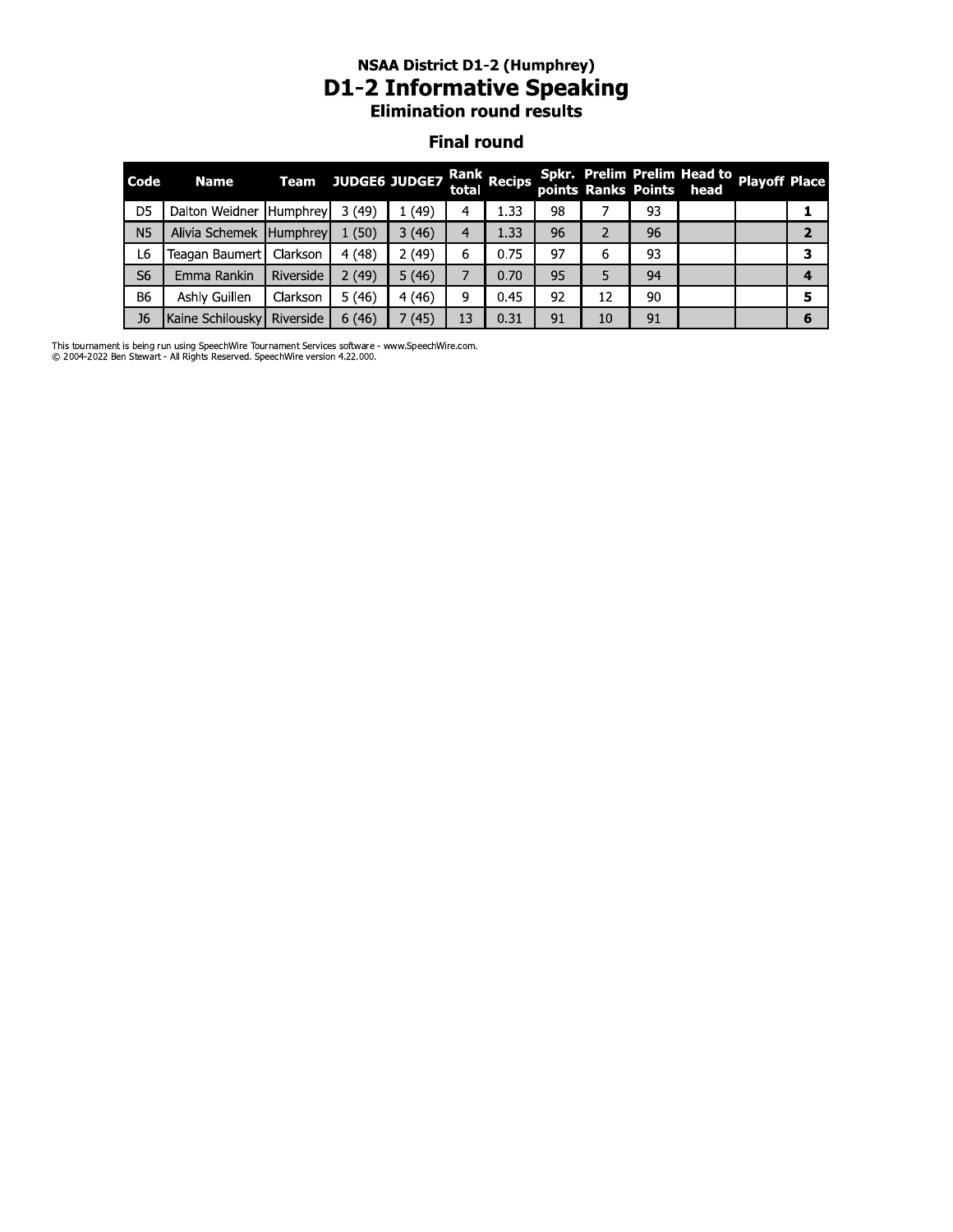### **NSAA District D1-2 (Humphrey) D1-2 Oral Interpretation of Drama**<br>Elimination round results

#### **Final round**

| Code           | <b>Name</b>                                                                                   |                   | <b>Team JUDGE7 JUDGE8</b> |       | total          | Rank Recips |    | <b>Spkr. Prelim Prelim</b><br>points Ranks Points |    | Head<br>to<br>head | <b>Playoff Place</b> |   |
|----------------|-----------------------------------------------------------------------------------------------|-------------------|---------------------------|-------|----------------|-------------|----|---------------------------------------------------|----|--------------------|----------------------|---|
| B <sub>9</sub> | Mitchel Beeson, Drew Beeson, Ella Kappel,<br>Melissa Bunner and Ashly Guillen                 | Clarkson          | 2(50)                     | 1(49) | 3              | 1.50        | 99 | 3                                                 | 96 |                    |                      |   |
| N <sub>8</sub> | Morgan Hake, Natasha Dahlberg, Noah<br>Stone and Ashley Pfeifer                               | Humphrey          | 1(50)                     | 3(47) | $\overline{4}$ | 1.33        | 97 | $\overline{7}$                                    | 91 |                    |                      |   |
| D <sub>8</sub> | Alivia Schemek, Carson Schnitzler, Lexi<br>Bohaty and Raina Jacobson                          | Humphrey          | 3(49)                     | 2(48) | 5              | 0.83        | 97 | 3                                                 | 97 |                    |                      |   |
| K <sub>2</sub> | Neleigh Poss, Natalie Poss, Dilynn Wood,<br>Boston Wood and Zander Wolff                      | Central<br>Valley | 4(47)                     | 4(46) | 8              | 0.50        | 93 | 3                                                 | 97 |                    |                      |   |
| G <sub>5</sub> | Bransen Lavaley, Creighton Sterup,<br>Matthew DeMers, Hayden Lavaley and<br>Joseph Meysenburg | Osceola           | 5(46)                     | 5(46) | 10             | 0.40        | 92 | 4                                                 | 96 |                    |                      |   |
| S <sub>9</sub> | Damein Roan, Aidan Choat, Maria Moseman<br>and Kaitlyn Walz                                   | Riverside         | 7(45)                     | 6(44) | 13             | 0.31        | 89 | 7                                                 | 91 |                    |                      | 6 |
| <b>J9</b>      | Avy Gutierrez, Ashtyn Heikes, Taya Morrison<br>and Brady Buechter                             | Riverside         | 6(45)                     | 7(43) | 13             | 0.31        | 88 | 7                                                 | 92 |                    |                      |   |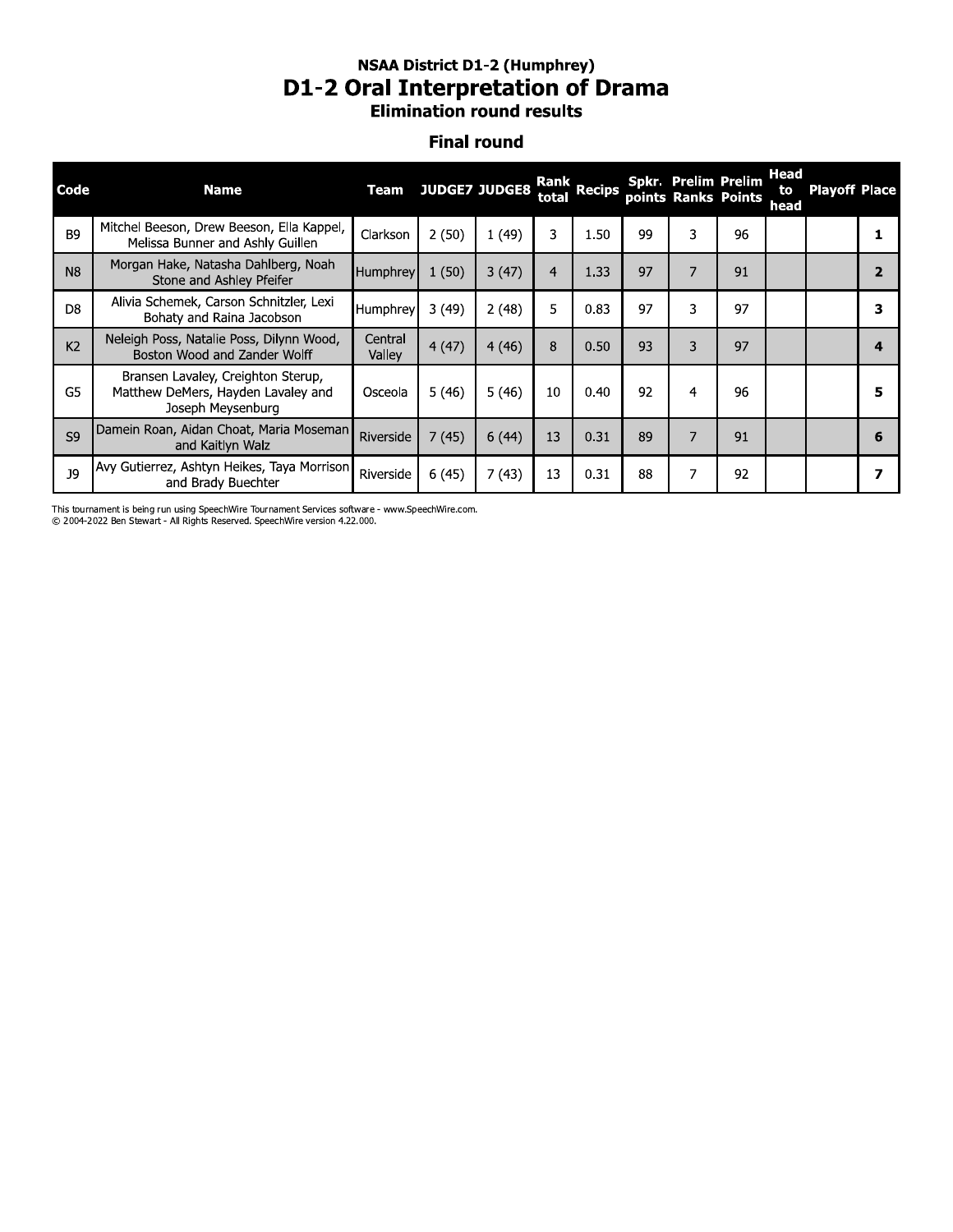## **NSAA District D1-2 (Humphrey)** D1-2 Oral Interpretation of Humorous Prose

#### **Final round**

| Code           | <b>Name</b>       | Team                  | <b>JUDGE3 JUDGE1</b> |       |    | Rank Recips |    |   |    | Spkr. Prelim Prelim Head to Playoff Place<br>points Ranks Points head |   |
|----------------|-------------------|-----------------------|----------------------|-------|----|-------------|----|---|----|-----------------------------------------------------------------------|---|
| O <sub>1</sub> | Gabe Pinkston     | Leigh                 | 3(46)                | (48)  |    | 0.83        | 94 |   | 93 |                                                                       |   |
| D <sub>1</sub> | Carson Schnitzler | Humphrey              | 1(48)                | 5(47) | 6  | 1.20        | 95 | 3 | 97 |                                                                       |   |
| C1             | Alex Pierce       | East Butler           | 5(45)                | (48)  | 6  | 1.20        | 93 | 4 | 96 |                                                                       |   |
| A1             | Dilynn Wood       | <b>Central Valley</b> | 2(48)                | 4(47) | 6  | 0.75        | 95 |   | 95 |                                                                       |   |
| <b>B1</b>      | Samuel Pocasangre | Clarkson              | 4(46)                | 3(48) |    | 0.58        | 94 | 3 | 98 |                                                                       |   |
| L1             | Teagan Baumert    | Clarkson              | 6(44)                | 6(45) | 12 | 0.34        | 89 | 6 | 91 |                                                                       | 6 |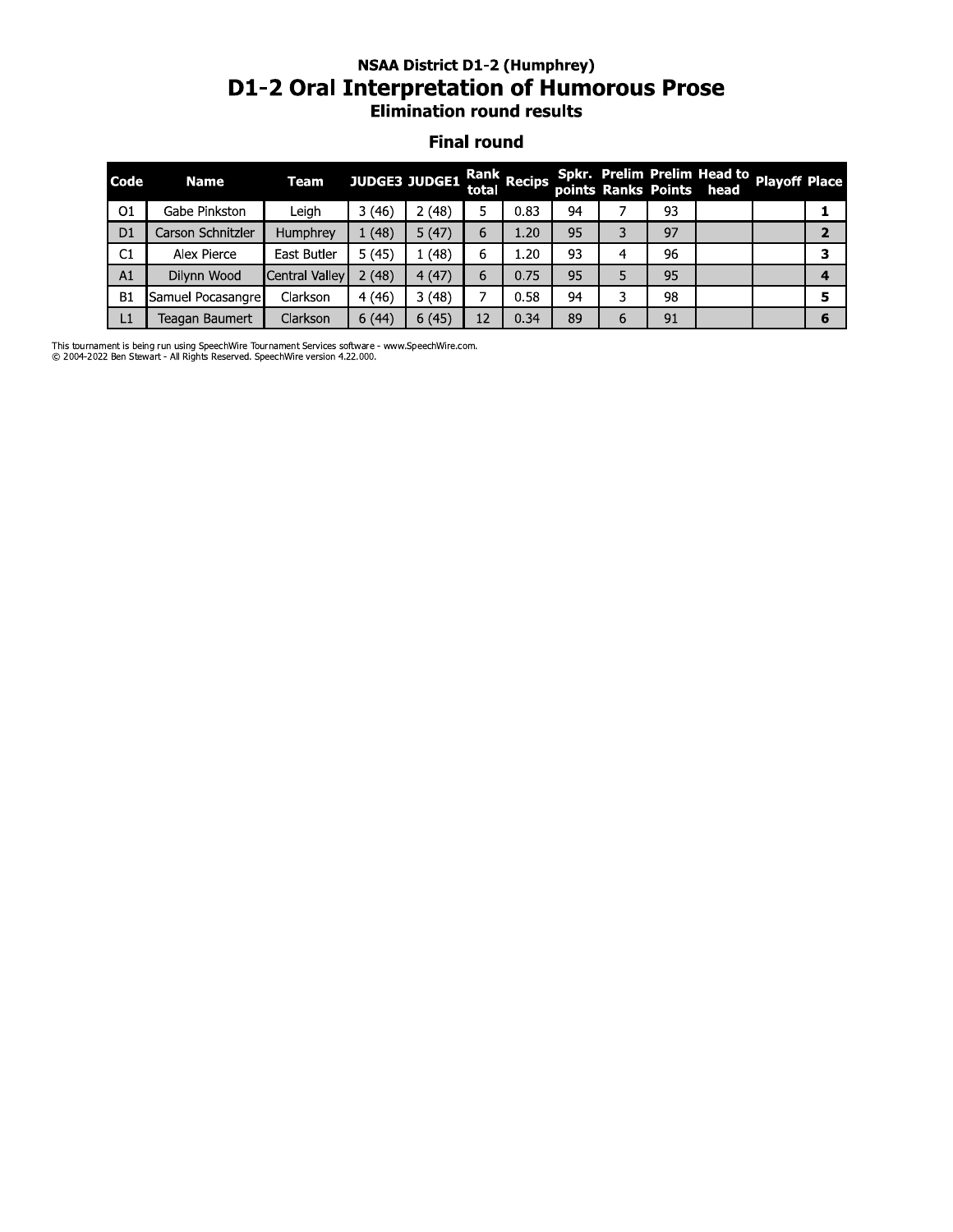#### NSAA DISTrict D1-2 (Humphrey) D1-2 Oral Interpretation of Poetry **Elimination round results**

#### **Final round**

|                |                        | <b>NSAA District D1-2 (Humphrey)</b><br><b>D1-2 Oral Interpretation of Poetry</b><br><b>Elimination round results</b><br><b>Final round</b> |       |                      |       |             |    |   |    |                                                         |                      |                |
|----------------|------------------------|---------------------------------------------------------------------------------------------------------------------------------------------|-------|----------------------|-------|-------------|----|---|----|---------------------------------------------------------|----------------------|----------------|
| Code           | <b>Name</b>            | <b>Team</b>                                                                                                                                 |       | <b>JUDGE8 JUDGE4</b> | total | Rank Recips |    |   |    | Spkr. Prelim Prelim Head to<br>points Ranks Points head | <b>Playoff Place</b> |                |
| D <sub>2</sub> | Olivia Keller          | Humphrey                                                                                                                                    | 2(49) | 1(50)                | 3     | 1.50        | 99 | 2 | 99 |                                                         |                      | 1              |
| S <sub>2</sub> | Kaitlyn Walz           | Riverside                                                                                                                                   | 1(50) | 2(49)                | 3     | 1.50        | 99 | 6 | 92 |                                                         |                      | $\overline{2}$ |
| N2             | Karley Vering Humphrey |                                                                                                                                             | 4(43) | 3(47)                | 7     | 0.58        | 90 | 6 | 93 |                                                         |                      | 3              |
| L2             | Drew Beeson            | Clarkson                                                                                                                                    | 3(45) | 5(45)                | 8     | 0.53        | 90 | 5 | 92 |                                                         |                      | 4              |
| E <sub>2</sub> | Aubrie Hanna I         | Leigh                                                                                                                                       | 6(42) | 4(45)                | 10    | 0.42        | 87 | 5 | 93 |                                                         |                      | 5              |
| <b>B2</b>      | Ella Kappel            | Clarkson                                                                                                                                    | 5(44) | 6(45)                | 11    | 0.37        | 89 | 3 | 97 |                                                         |                      | 6              |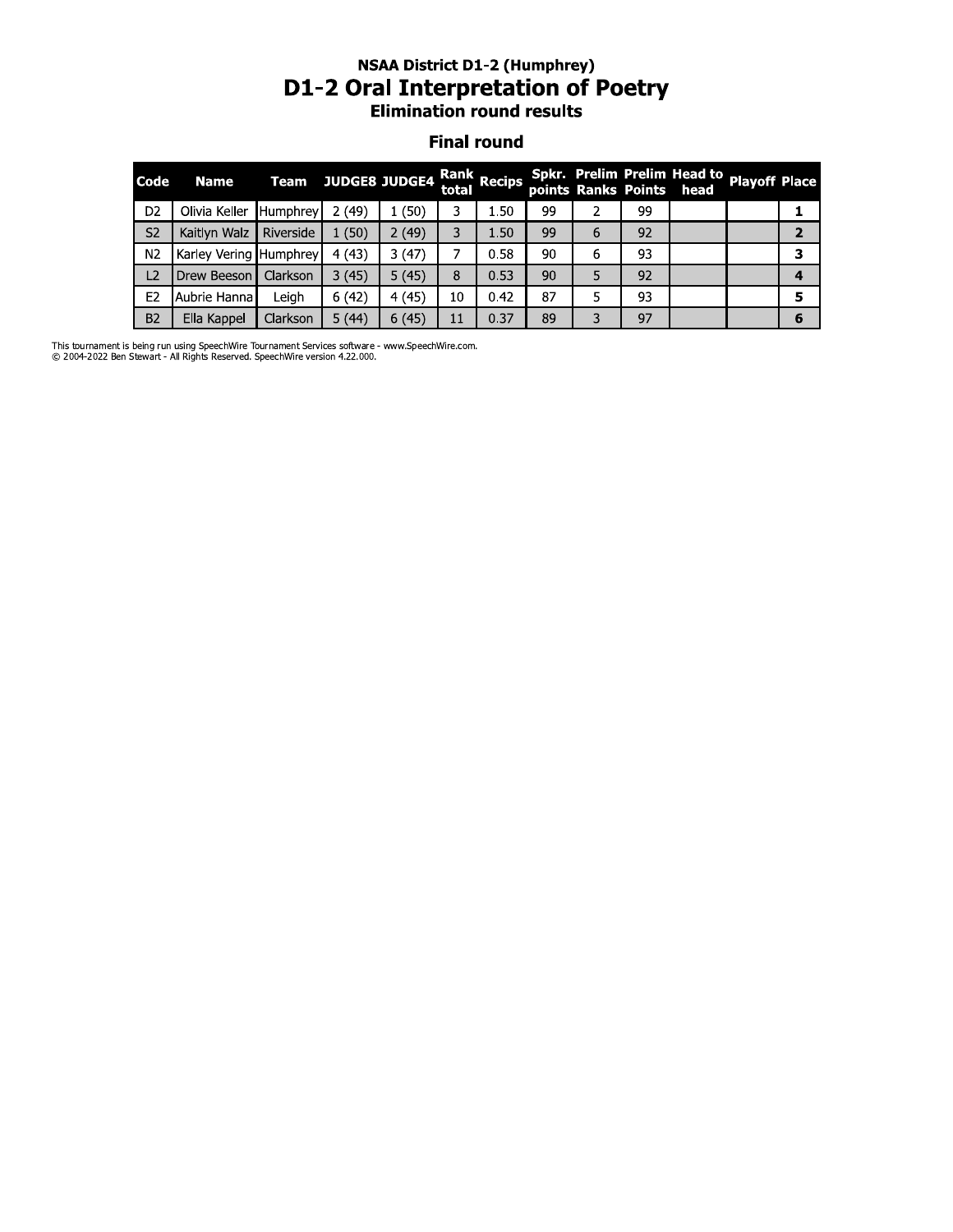#### NSAA DISTrict D1-2 (Humphrey) D1-2 Oral Interpretation or Serious Prose **Elimination round results**

#### **Final round**

|                | <b>NSAA District D1-2 (Humphrey)</b><br><b>D1-2 Oral Interpretation of Serious Prose</b><br><b>Elimination round results</b> |                |                       |       |                    |             |    |                |     |                                                         |                      |                |
|----------------|------------------------------------------------------------------------------------------------------------------------------|----------------|-----------------------|-------|--------------------|-------------|----|----------------|-----|---------------------------------------------------------|----------------------|----------------|
|                |                                                                                                                              |                |                       |       | <b>Final round</b> |             |    |                |     |                                                         |                      |                |
| Code           | <b>Name</b>                                                                                                                  | <b>Team</b>    | <b>JUDGE10 JUDGE5</b> |       | total              | Rank Recips |    |                |     | Spkr. Prelim Prelim Head to<br>points Ranks Points head | <b>Playoff Place</b> |                |
| C <sub>3</sub> | Lanae Aerts                                                                                                                  | East Butler    | 2(49)                 | 1(49) | 3                  | 1.50        | 98 | 3.             | 100 |                                                         |                      | 1              |
| D <sub>3</sub> | Abilyn Schneider                                                                                                             | Humphrey       | 1(50)                 | 5(46) | 6                  | 1.20        | 96 | $\overline{2}$ | 99  |                                                         |                      | $\overline{2}$ |
| B <sub>3</sub> | Hazel Mundt                                                                                                                  | Clarkson       | 5(46)                 | 2(48) | 7                  | 0.70        | 94 | 5.             | 95  |                                                         |                      | 3              |
| G2             | Hayden Lavaley                                                                                                               | Osceola        | 3(48)                 | 4(47) | 7                  | 0.58        | 95 | 4              | 97  |                                                         |                      | 4              |
| N3             | Olivia Keller                                                                                                                | Humphrey       | 4(48)                 | 3(47) | 7                  | 0.58        | 95 | 5              | 97  |                                                         |                      | 5              |
| A <sub>3</sub> | Natalie Poss                                                                                                                 | Central Vallev | 6(45)                 | 6(45) | 12                 | 0.34        | 90 | 6              | 92  |                                                         |                      | 6              |